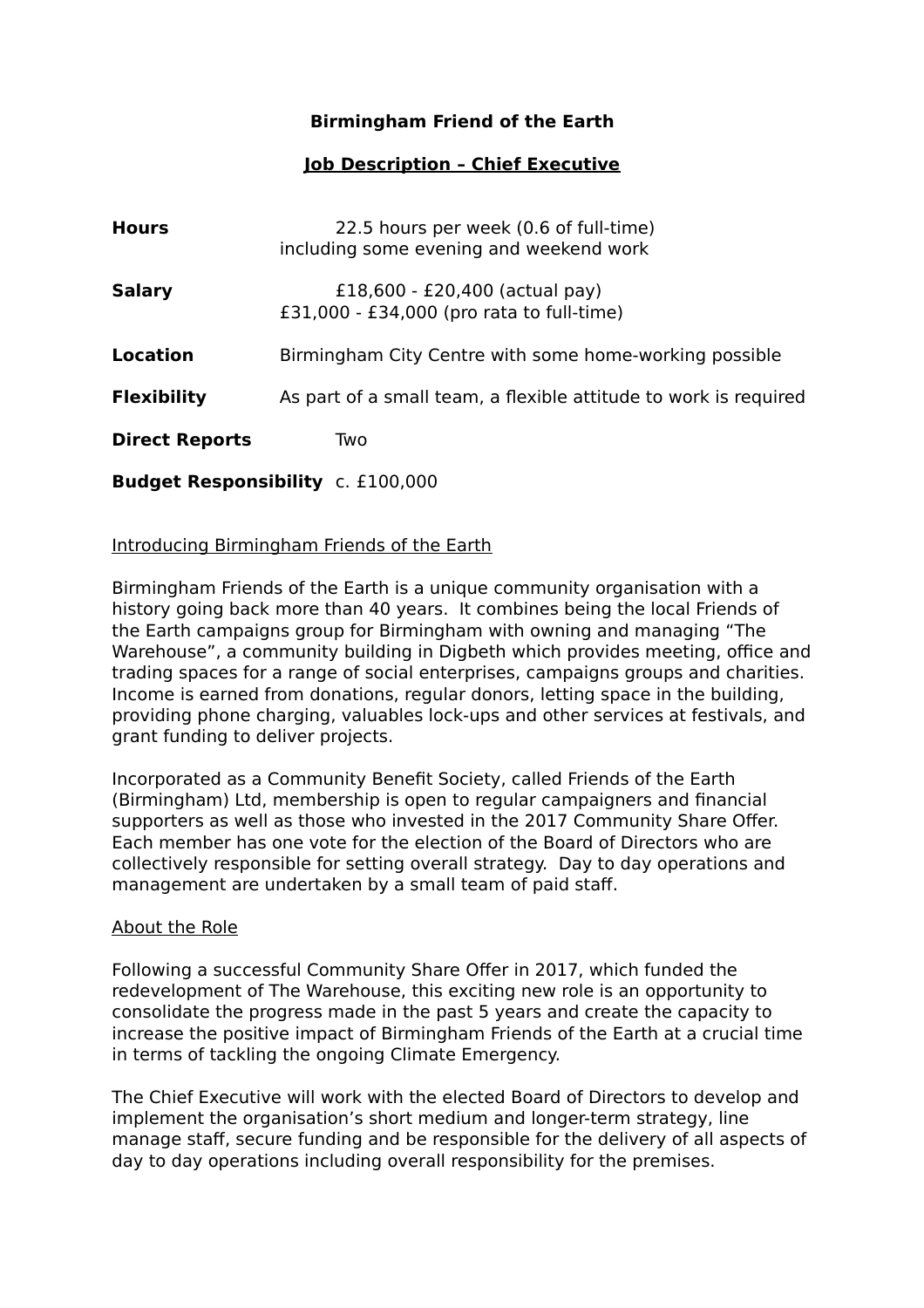### Main Responsibilities

#### (a) Strategy

- Lead the development of a Strategic Plan with the Board and manage its implementation.
- Work with the Treasurer and Society Secretary to prepare an annual budget.
- Build relationships with existing and potential partners, policy-makers and opinion-formers in the region.
- (b) Day to day operations
	- Operate within the annual budget and ensure management and HR policies are up to date.
	- Work with the Society Secretary to implement effective risk management procedures including maintaining a Risk Register for the organisation.
	- Participate in working groups and sub-committees as appropriate.
	- Work with the Society Secretary to ensure that the organisation fulfils its legal, statutory and regulatory responsibilities.
	- Be willing to cover for the some of the work of other staff members such as during sickness and holidays in the context of a small team.
	- Take a hands-on role in the building if required in terms of trouble shooting of premises, IT and other issues.
- (c) Managing Staff and Volunteers
	- Lead the recruitment of staff.
	- Line manage the Administration & Facilities Officer, Campaigns Support Worker and other staff as required.
	- Ensure the organisation's staff and volunteers are focused on achieving its mission and aims.

(d) Working with the Board

- Build an effective working relationship with the Chair and other Board members.
- Work with the Board to agree key indicators of the organisation's impact and financial health and report on these regularly.
- Supply regular reports to the Board and attend Board meetings.
- (e) Fundraising and Projects
	- Develop and deliver a Fundraising Plan for individual donors, trusts and project funding.
	- Manage the planning and delivery of externally funded projects.
	- Work with our linked charity, Birmingham Environmental Education Project, as appropriate.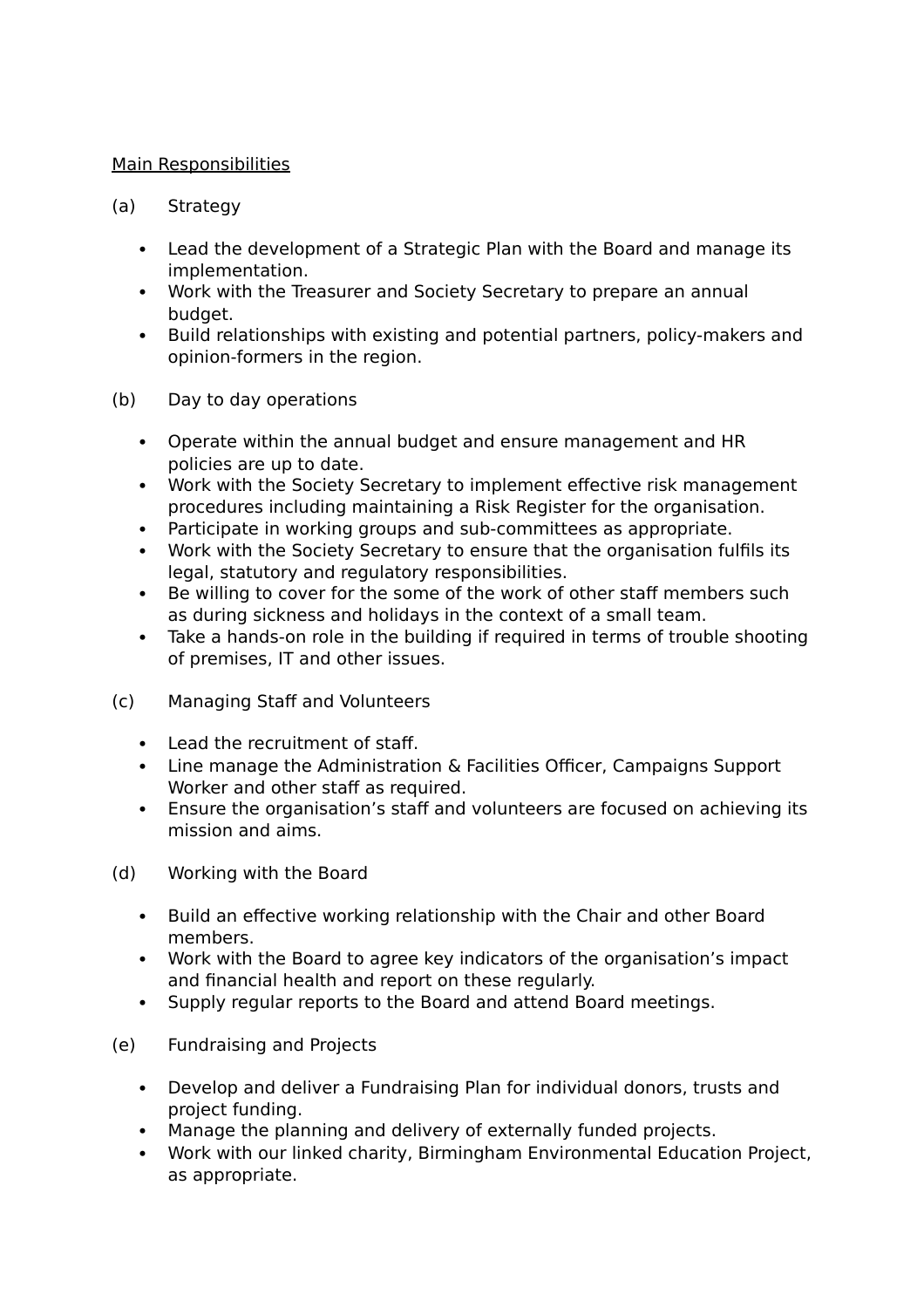### (f) Communications

- Represent the organisation at internal and external events as required.
- Represent the organisation to the media and give interviews if required.
- Establish mechanisms for listening to the views of internal and external stakeholders.

Person Profile

| <b>Essential</b>                                                                                                                                                                                                                                                                                                                                                                                                                                                                                                                                                                                                                                                         | <b>Desirable</b>                                                                                                                                                                                                                                                                                              |
|--------------------------------------------------------------------------------------------------------------------------------------------------------------------------------------------------------------------------------------------------------------------------------------------------------------------------------------------------------------------------------------------------------------------------------------------------------------------------------------------------------------------------------------------------------------------------------------------------------------------------------------------------------------------------|---------------------------------------------------------------------------------------------------------------------------------------------------------------------------------------------------------------------------------------------------------------------------------------------------------------|
| Qualifications and Knowledge<br>(a)                                                                                                                                                                                                                                                                                                                                                                                                                                                                                                                                                                                                                                      |                                                                                                                                                                                                                                                                                                               |
| Good command of English and<br>$\bullet$<br>Maths.<br>Understanding of environmental<br>٠<br>issues and the environmental<br>movement.<br>Knowledge of how to operate a<br>٠<br>shared community building.<br>(b)<br>Experience                                                                                                                                                                                                                                                                                                                                                                                                                                          | Degree or equivalent level<br>qualification.<br>Management qualification.                                                                                                                                                                                                                                     |
| Managing budgets of c. £50,000+.<br>$\bullet$<br>Line management of paid staff.<br>Working with volunteers.<br>Working in a values lead<br>organisation.<br>Preparing reports, budgets and<br>project plans.<br>Reporting progress against budgets,<br>project plans and agreed indicators.<br>Working in a small team that<br>٠<br>requires a flexible approach to time<br>and tasks.<br>Working in an environment in which<br>you have to manage your own time<br>and tasks within agreed priorities.<br>Delivering agreed activities on time<br>٠<br>and within budget.<br>Successful delivery of fundraising<br>plans, activities and externally<br>funded projects. | Working in a member-based<br>$\bullet$<br>organisation.<br>Working with and reporting<br>to a non-executive board.<br>Work in the voluntary,<br>community or campaigns<br>sectors.<br>Managing a social,<br>community or co-operative<br>enterprise.<br>Managing shared<br>community spaces or<br>facilities. |
| Skills and behaviours<br>(c)                                                                                                                                                                                                                                                                                                                                                                                                                                                                                                                                                                                                                                             |                                                                                                                                                                                                                                                                                                               |
| A flexible attitude to time and<br>٠<br>tasks.<br>Good interpersonal skills.<br>Ability to lead and motivate staff,<br>volunteers and members.<br><b>Excellent oral and written</b><br>communication.<br>Ability to deal appropriately with<br>individuals who exhibit challenging                                                                                                                                                                                                                                                                                                                                                                                       |                                                                                                                                                                                                                                                                                                               |